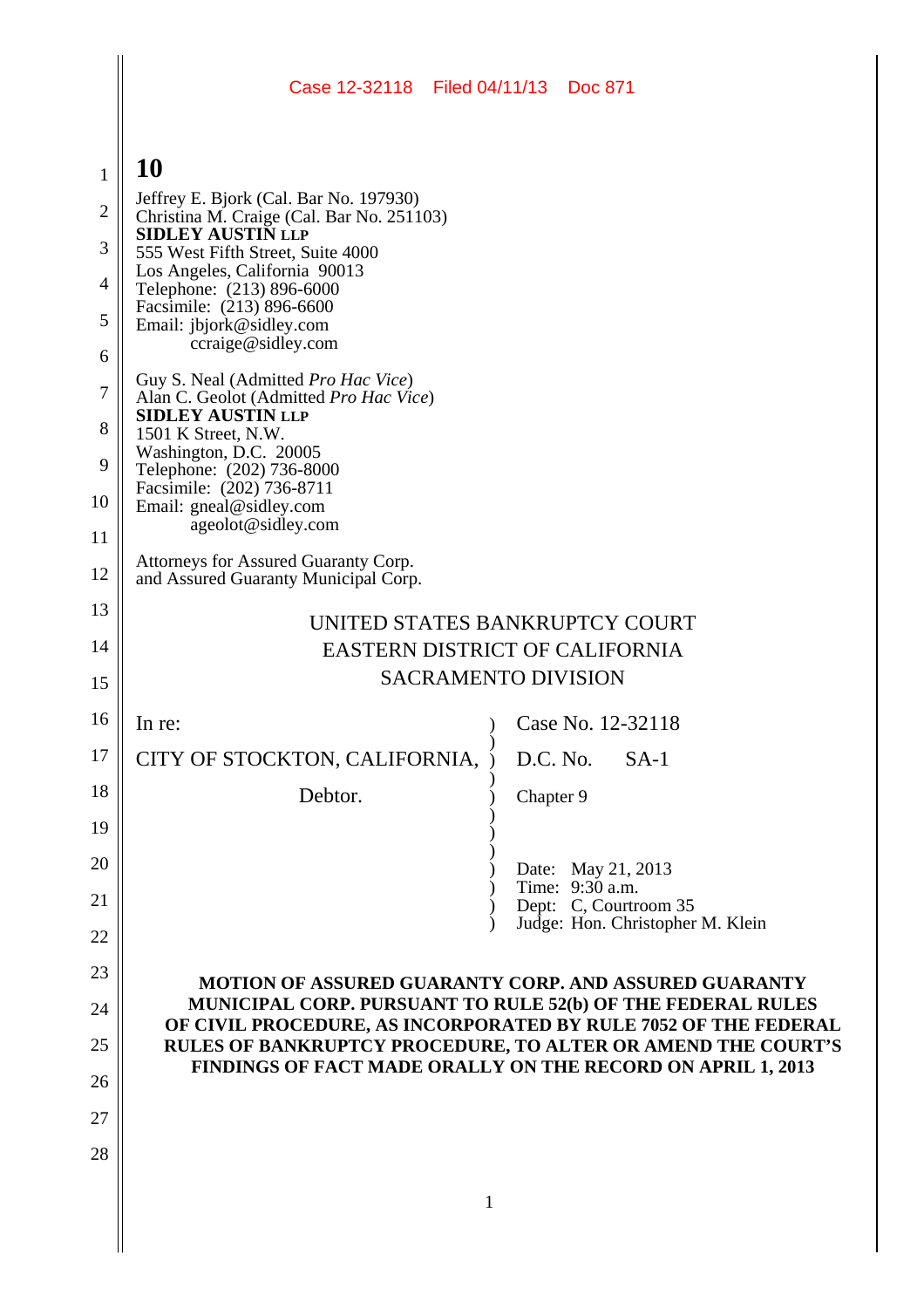Assured Guaranty Corp. and Assured Guaranty Municipal Corp. (collectively, "Assured") hereby move pursuant to Rule 52(b) of the Federal Rules of Civil Procedure, as incorporated by Rule 7052 of the Federal Rules of Bankruptcy Procedure<sup>1</sup>, to alter or amend the Court's findings of fact (the "Findings of Fact") made orally on the record on April 1, 2013 [Dkt. No. 848]. This Motion is directed to the Court's findings that Assured (1) "voted with [its] feet" and acted as a "stone wall" during the negotiations with the City and (2) "did not negotiate in good faith within the meaning of section 53760.3" of the California Government Code. See Trial Tr. Vol. 4, 579:18-20, 589:14-21, April 1, 2013 (hereinafter "FOF at \_\_\_"). For the reasons set forth below, Assured respectfully requests that the Court correct these two related findings, which are part of the Court's eligibility determination, and amend its judgment accordingly.

## **BACKGROUND**

On June 28, 2012, the City of Stockton, California (the "City") filed its chapter 9 petition under title 11 of the United States Code (the "Bankruptcy Code"). On April 1, 2013, following a 3-day evidentiary hearing held March 25-27, 2013, the Court presented its findings of fact orally on the record and determined that the City was eligible for relief under chapter 9. On that date, the Court entered the Order for Relief. [Dkt. No. 843].

In its Findings of Fact, the Court found that the City demonstrated by a preponderance of the evidence that (i) it is a municipality; (ii) it is authorized under state law to file for chapter 9; (iii) it was insolvent (as of the petition date); (iv) it desired to effectuate a plan to adjust its debts; and (v) it negotiated in good faith with relevant creditors. See 11 U.S.C. § 109(c)(1)-(5); Cal. Gov't Code § 53760.3(o). The Court also found that the City filed its petition in "good faith" under 11 U.S.C. § 921(c).

23 24

1

2

3

4

5

6

7

8

9

10

11

12

13

14

15

16

17

18

19

20

21

22

25 26 The Court found that the second requirement of section 109(c) (authorization) could not be

contested by the Capital Markets Creditors<sup>2</sup> because the state authorizing statute (Cal. Gov't Code  $\S$ )

- 27 <sup>2</sup> "Capital Markets Creditors" refers to the following entities: (i) Assured, (ii) National Public Finance Guarantee Corporation ("NPFG"), (iii) Franklin High Yield Tax-Free Income Fund and Franklin California High Yield Municipal Fund, and (iv) Wells Fargo Bank, National Association, in
- 28

Assured is not seeking a new trial or seeking to re-open the evidentiary record under Rule 59 of the Federal Rules of Civil Procedure.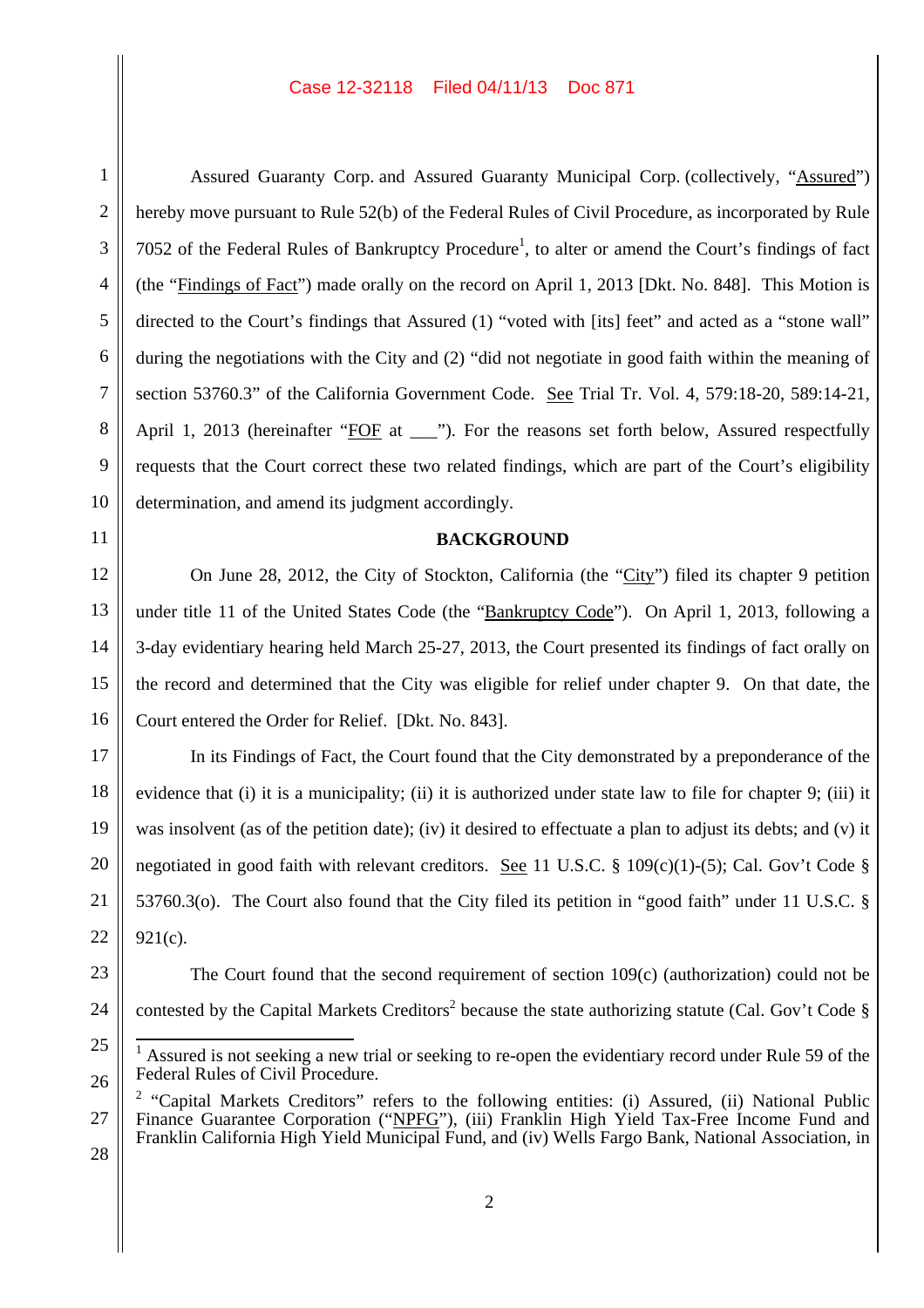1 2 3 4 5 6 53760(o)) requires both the City and "interested parties" to negotiate in good faith, and the Capital Markets Creditors' failure to pay a portion of the costs of the AB 506 process meant they could not object to how the process was conducted. FOF at 579:9-580:15. In its Findings of Fact, the Court concluded: "Neither National Public Finance Guarantee Corporation, nor Assured Guaranty, nor Franklin Advisers, nor Wells Fargo, paid any of the costs or expenses allocated to them by Government Code section 53760.3(s). The City did not agree to pay their share." Id. at 568:21-26.

With respect to the fifth requirement of section 109(c) (negotiation with creditors), the Court rejected the argument that the City negotiated in bad faith with the Capital Markets Creditors. FOF at 585:16-586:14. Relying on a declaration submitted by the City's counsel, the Court found instead that:

> *during the neutral evaluation process, National Public Finance Guarantee Corporation and Assured Guaranty each took the position that there was nothing to talk about unless and until the City proposed to add a plan provision that would impair its obligation to CalPERS regarding pensions. Translated, if you don't . . . impair CalPERS, we're not going to talk to you*. When the City indicated that it did not intend to impair CalPERS -- and that was after the second neutral evaluation meeting attended by bondholders -- *they absented themselves from all further discussions*, *and I conclude that Judge Mabey regarded them as having voted with their feet and there was no point in talking to them further*.

Id. at 572:14 - 573:1 (emphasis added).

For the reasons set forth below, the Court's findings as to the lack of good faith by Assured are not supported by the evidentiary record and directly contradicted by uncontroverted evidence. **ARGUMENT A. The Legal Standard** Rule 52(b) of the Federal Rules of Civil Procedure, as incorporated by Rule 7052 of the

Federal Rules of Bankruptcy Procedure, provides that in cases tried without a jury, "the court may amend its findings – or make additional findings – and may amend the judgment accordingly." Fed. R. Civ. P. 52(b). Rule 52(b) applies where a litigant believes the court's findings or conclusions of

26 27

28

7

8

9

10

11

12

13

14

15

16

17

18

19

20

21

22

23

24

25

its capacity as indenture trustee.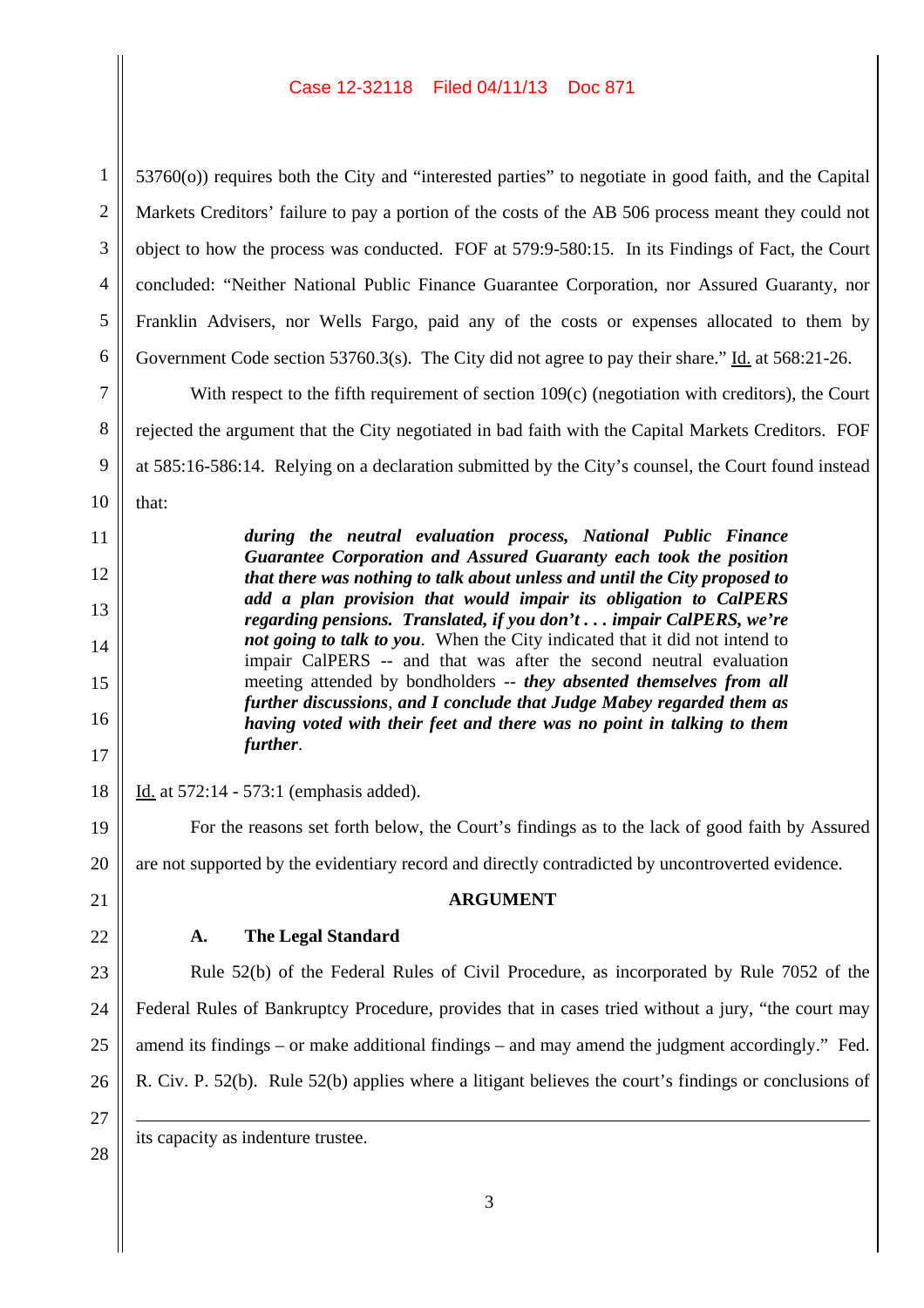| $\mathbf{1}$               | law "are erroneous in any respect," and thus seeks to amend or alter them. Jackson v. United States,                                                                                                                                                                                                                                                                                                                                                                                                                                                                                                                                                                                      |  |  |
|----------------------------|-------------------------------------------------------------------------------------------------------------------------------------------------------------------------------------------------------------------------------------------------------------------------------------------------------------------------------------------------------------------------------------------------------------------------------------------------------------------------------------------------------------------------------------------------------------------------------------------------------------------------------------------------------------------------------------------|--|--|
| $\overline{2}$             | 156 F.3d 230, 234 (1st Cir. 1998). Motions under Rule 52(b) are "designed to correct findings of                                                                                                                                                                                                                                                                                                                                                                                                                                                                                                                                                                                          |  |  |
| 3                          | fact which are central to the ultimate decision; the Rule is not intended to serve as a vehicle for a                                                                                                                                                                                                                                                                                                                                                                                                                                                                                                                                                                                     |  |  |
| $\overline{4}$             | rehearing." R.C. Fischer and Co. v. Cartwright, 2011 WL 6025659, *4 (N.D. Cal. Dec. 5, 2011)                                                                                                                                                                                                                                                                                                                                                                                                                                                                                                                                                                                              |  |  |
| 5                          | (citing Davis v. Mathews, 450 F. Supp. 308, 318 (E.D. Cal. 1978)). Rule 52 is also designed to                                                                                                                                                                                                                                                                                                                                                                                                                                                                                                                                                                                            |  |  |
| 6                          | create a record upon which the appellate court may obtain the necessary understanding of the issues                                                                                                                                                                                                                                                                                                                                                                                                                                                                                                                                                                                       |  |  |
| 7                          | to be determined on appeal. See 9C Wright & Miller, Federal Practice and Procedure: Civil 3d $\S$                                                                                                                                                                                                                                                                                                                                                                                                                                                                                                                                                                                         |  |  |
| 8                          | 2582, at 352-53 (3d ed. 2008); Clark v. Nix, 578 F. Supp. 1515, 1516 (S.D. Iowa 1984). The                                                                                                                                                                                                                                                                                                                                                                                                                                                                                                                                                                                                |  |  |
| 9                          | decision of whether to grant or deny a motion to amend or enlarge the findings is within the                                                                                                                                                                                                                                                                                                                                                                                                                                                                                                                                                                                              |  |  |
| 10                         | discretion of the trial court. Foster Poultry Farms, Inc. v. SunTrust Bank, 2008 WL 1970823, *2                                                                                                                                                                                                                                                                                                                                                                                                                                                                                                                                                                                           |  |  |
| 11                         | (E.D. Cal. May 5, 2008). <sup>3</sup>                                                                                                                                                                                                                                                                                                                                                                                                                                                                                                                                                                                                                                                     |  |  |
| 12                         | The Court Should Correct Its Finding that Assured Did Not Negotiate in Good<br><b>B.</b>                                                                                                                                                                                                                                                                                                                                                                                                                                                                                                                                                                                                  |  |  |
| 13                         | Faith By Having "Voted With [Its] Feet" and Acting as a "Stone Wall" During<br><b>Negotiations With The City.</b>                                                                                                                                                                                                                                                                                                                                                                                                                                                                                                                                                                         |  |  |
| 14                         | Regarding section $109(c)(5)(B)$ 's requirement that the City negotiate in good faith with                                                                                                                                                                                                                                                                                                                                                                                                                                                                                                                                                                                                |  |  |
| 15                         | creditors, the Court stated four different times that the Capital Markets Creditors (including Assured)                                                                                                                                                                                                                                                                                                                                                                                                                                                                                                                                                                                   |  |  |
| 16                         | took the position of "a stone wall" in their negotiations with the City:                                                                                                                                                                                                                                                                                                                                                                                                                                                                                                                                                                                                                  |  |  |
| 17<br>18                   | "[The City] already had a bid out there, and there was nothing but a stone wall from<br>the other side." FOF at 573:12-13.                                                                                                                                                                                                                                                                                                                                                                                                                                                                                                                                                                |  |  |
| 19<br>20<br>21             | "And this [section $109(c)(5)(B)$ ] has been the major focus with the Capital Markets<br>Creditors and the major focus of their challenge and their objection to an order for<br>relief. They contend that the City has not negotiated in good faith with them. They<br>contend that the City gave them a take-it-or-leave-it proposition and that that is not<br>negotiation Negotiation is, by definition, a two-way street. You cannot negotiate<br>with a stone wall. You cannot do it. It cannot be done. It is a contradiction in                                                                                                                                                   |  |  |
| 22                         | terms." FOF at 585:16-586:7.                                                                                                                                                                                                                                                                                                                                                                                                                                                                                                                                                                                                                                                              |  |  |
| 23                         | "Now, the question is whether the omission of CalPERS justifies another group of<br>creditors [who] would be impaired from voting with their feet and choosing to act as                                                                                                                                                                                                                                                                                                                                                                                                                                                                                                                  |  |  |
| 24<br>25<br>26<br>27<br>28 | 3<br>See National Metal Finishing Co., Inc. v. BarclaysAmerican/Commercial, Inc., 899 F.2d 119, 124-<br>$129(1st)$ Cir. 1990) (upholding trial court's withdrawal of initial ruling and amendment of findings of<br>fact and conclusions of law pursuant to Rule 52(b)); Sun Pacific Marketing Co-op., Inc. v. DiMare<br>Fresh, Inc., 2012 WL 4482013, *7 (E.D. Cal. Sept. 28, 2012) (granting Rule 52(b) motion to amend<br>findings of fact and conclusions of law to adjust contract damages, attorneys' fees and costs); R.C.<br>Fischer, 2011 WL 6025659, at $*5$ , 9-11, 13 (amending under Rule 52(b) findings of fact and<br>conclusions of law regarding causation and damages). |  |  |
|                            | 4                                                                                                                                                                                                                                                                                                                                                                                                                                                                                                                                                                                                                                                                                         |  |  |
|                            |                                                                                                                                                                                                                                                                                                                                                                                                                                                                                                                                                                                                                                                                                           |  |  |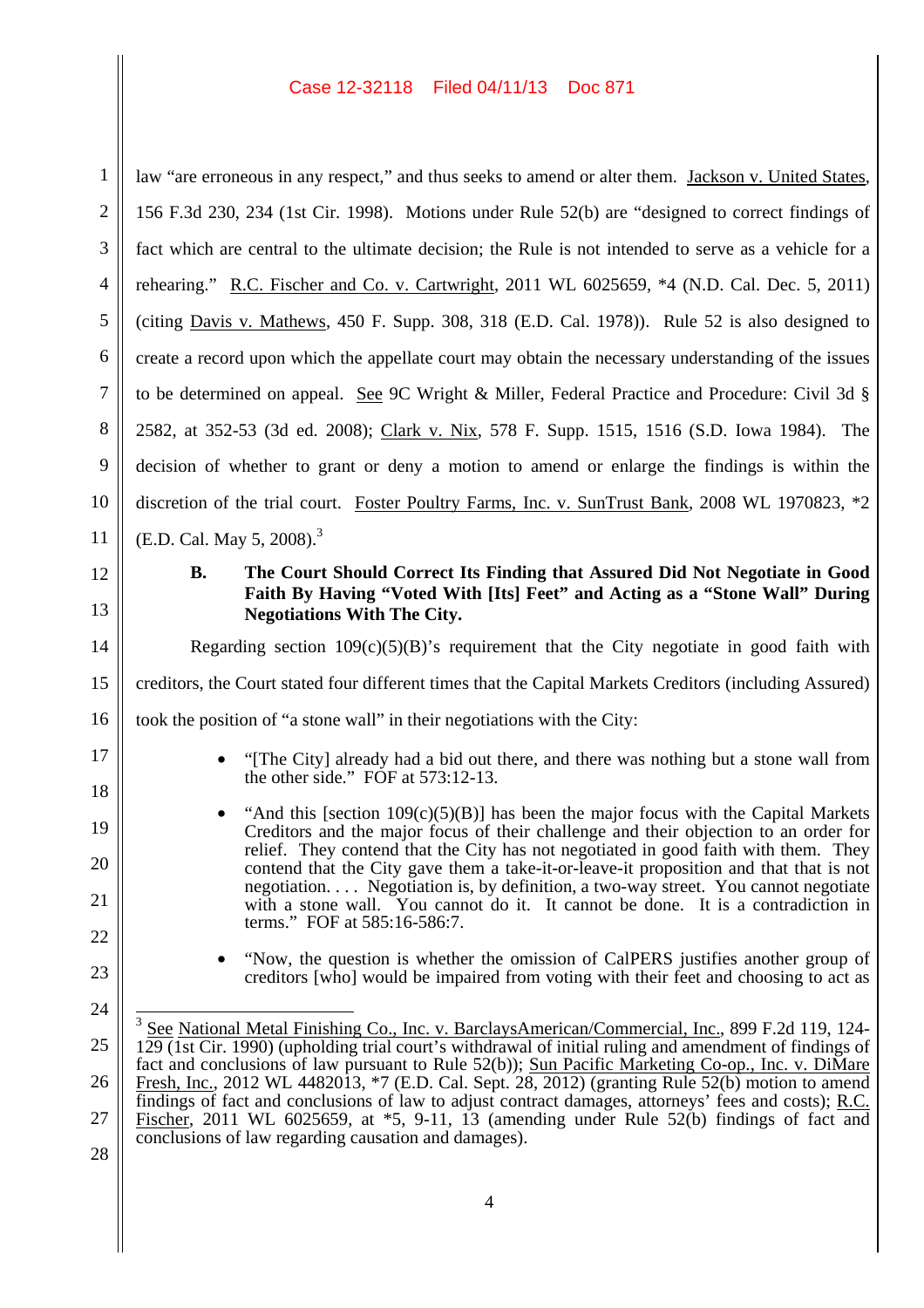the stone wall. And my answer to that question is, no, it does not justify a creditor in taking the position that it need not negotiate in good faith on the basis that somebody else is not being taken care of or being treated similarly in the plan." FOF at 589:14- 21.

† "And it was the choice of the Capital Market Creditors to take a position as a stone wall, [word missing] is not sufficient to defeat the City's negotiation in good faith requirement. As I indicated at the outset, the proposition that the City is required to negotiate in good faith and the Creditor is not required to negotiate in good faith makes no sense to me because it's a reciprocal obligation." FOF at 592:5-11.

6 Assured respectfully submits that the Court's findings are not supported by the record.

1

2

3

4

5

7

11

12

13

14

15

16

17

18

19

20

21

Assured submitted a declaration into evidence from Mr. Bjork. See Assured Offer of Proof;

8 Bjork Decl.<sup>4</sup> The Bjork Decl. demonstrates that Assured negotiated in good faith with the City

9 throughout the pre-bankruptcy process, including prior to and *after* the formal mediation sessions

10 between the City and Assured had concluded. As Assured set forth in the Bjork Decl.:

> 5. Following receipt of the Ask, and on numerous occasions throughout the AB 506 Process, I initiated discussions with counsel for the City in an effort to explore other repayment options or alternatives with respect to the Assured Obligations (in contrast to the proposed treatment set forth in the Ask), as well as potential budget efficiencies and sources of revenue the City might wish to consider to free up additional funds to repay its obligations. These discussions principally occurred through phone calls and e-mails during the months of May and June [after the mediation sessions of May 15-16 had concluded].

6. I was consistently informed that the City's position was that the Ask represented its best offer in respect of the Assured Obligations, and that the City could not and/or would not make any general funds available to repay the POBs or alter the proposed treatment of the 400 E. Main Bonds set forth in the Ask, as doing so would divert funds away from other priorities or obligations of the City. The City was not willing to negotiate. For that reason, Assured elected not to extend a formal counteroffer.

In a responsive declaration, Marc Levinson, the City's bankruptcy counsel, acknowledged

22 that the Bjork Decl. was "largely accurate." See Supplemental Declaration of Marc A. Levinson in

23 Support of City of Stockton's Statement of Qualifications under Section 109(c) of the United States

24 Bankruptcy Code [Dkt. No. 824; Tr. Ex. 1398] ¶ 3 (the "Levinson Supp. Decl."). Mr. Levinson does

<sup>25</sup> 26 27 28 <sup>4</sup> Offer of Proof in Support of Supplemental Objection of Assured Guaranty Corp. and Assured Guaranty Municipal Corp. to Debtor's Chapter 9 Petition and Statement of Qualifications [Dkt. No. 787; Tr. Ex. 708] (the "Assured Offer of Proof"); Declaration of Jeffrey E. Bjork in Support of Supplemental Objection of Assured Guaranty Corp. and Assured Guaranty Municipal Corp. to Debtors' Chapter 9 Petition and Statement of Qualifications [Dkt. No. 788; Tr. Ex. 756] (the "Bjork Decl.").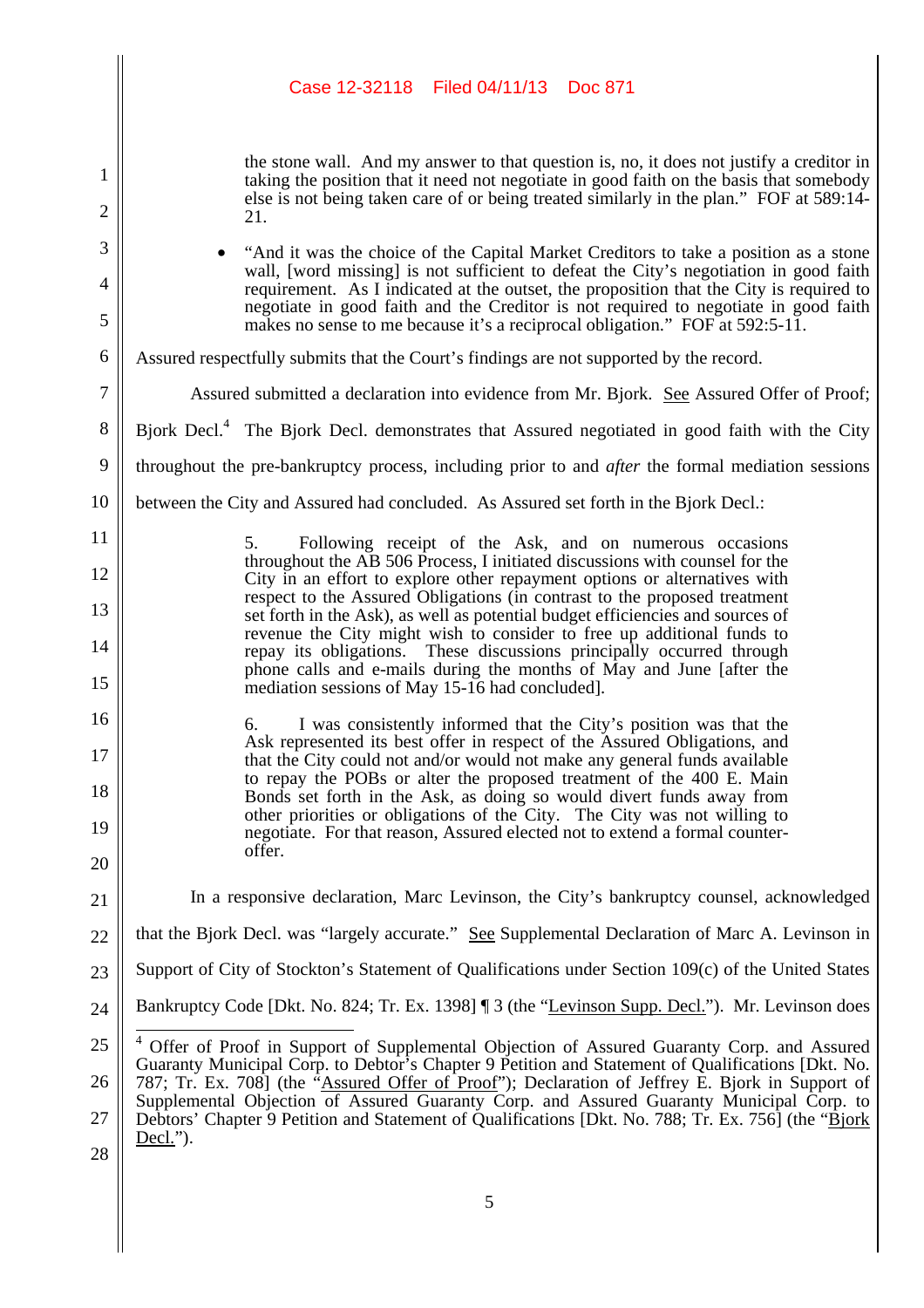not rebut paragraph 5 or the first sentence of paragraph 6 of the Bjork Decl. Nor does Mr. Levinson dispute that Assured initiated the settlement discussions described in the Bjork Decl. or claim that such discussions differed in scope or content.

The City at several points acknowledged and submitted its own evidence of the Capital Markets Creditors' good faith in negotiations. See, e.g., City of Stockton's Memorandum of Fact and Law in Support of its Statement of Qualifications Under Section 109(c) of the United States Bankruptcy Code [Dkt. No. 19; Tr. Ex. 13] at 19:1-3 (the "Eligibility Brief") ("Despite good faith efforts by the City and the interested parties, when the AB 506 process concluded on June 25, 2012, the City had not 'resolved all pending disputes with creditors.'"); Declaration of Laurie Montes in Support of City of Stockton's Statement of Qualifications Under Section 109(c) of the United States Bankruptcy Code [Dkt. No. 23; Tr. Ex. 1054] ¶ 46 (same); Declaration of Marc A. Levinson in Support Of Emergency Motion For Leave To Introduce Evidence Relating To Neutral Evaluation Process Under Government Code 53760.3(q) [Dkt. No. 17; Tr. Ex. 728] ¶ 7 (the "Levinson Decl.") (same); Eligibility Brief at 22:19-25 (representing that it could, among other things, "prove that it (and others) participated in the AB 506 process in 'good faith.' Cal. Gov't Code § 53760.3(o). . . . It will show that the City and the Participants engaged in serious discussions—through many meetings and communications—aimed at reaching a consensual restructuring of the City's dramatically unbalanced finances.").

In addition to the City's representations and Mr. Levinson's acknowledgement of the ongoing nature of the negotiations between the City and Assured, the nature of those discussions similarly demonstrates Assured's good faith negotiation. The City had presented an offer with respect to the POBs framed in terms that dramatically reduced principal and permitted only minimal repayment from certain special funds (and nothing from the City's General Fund). See Tr. Ex. 50 at 768-773 (the "Ask"). The impairment of principal has rarely, if ever, occurred in municipal finance. The "frame" established by the City – seeking impairment of 83% of the principal on the POBs which constitute 75% of Assured's exposure to Stockton – was not acceptable to Assured, and in response, Assured's counsel explored a variety of alternatives all in an effort to "reframe" the issue

1

2

3

4

5

6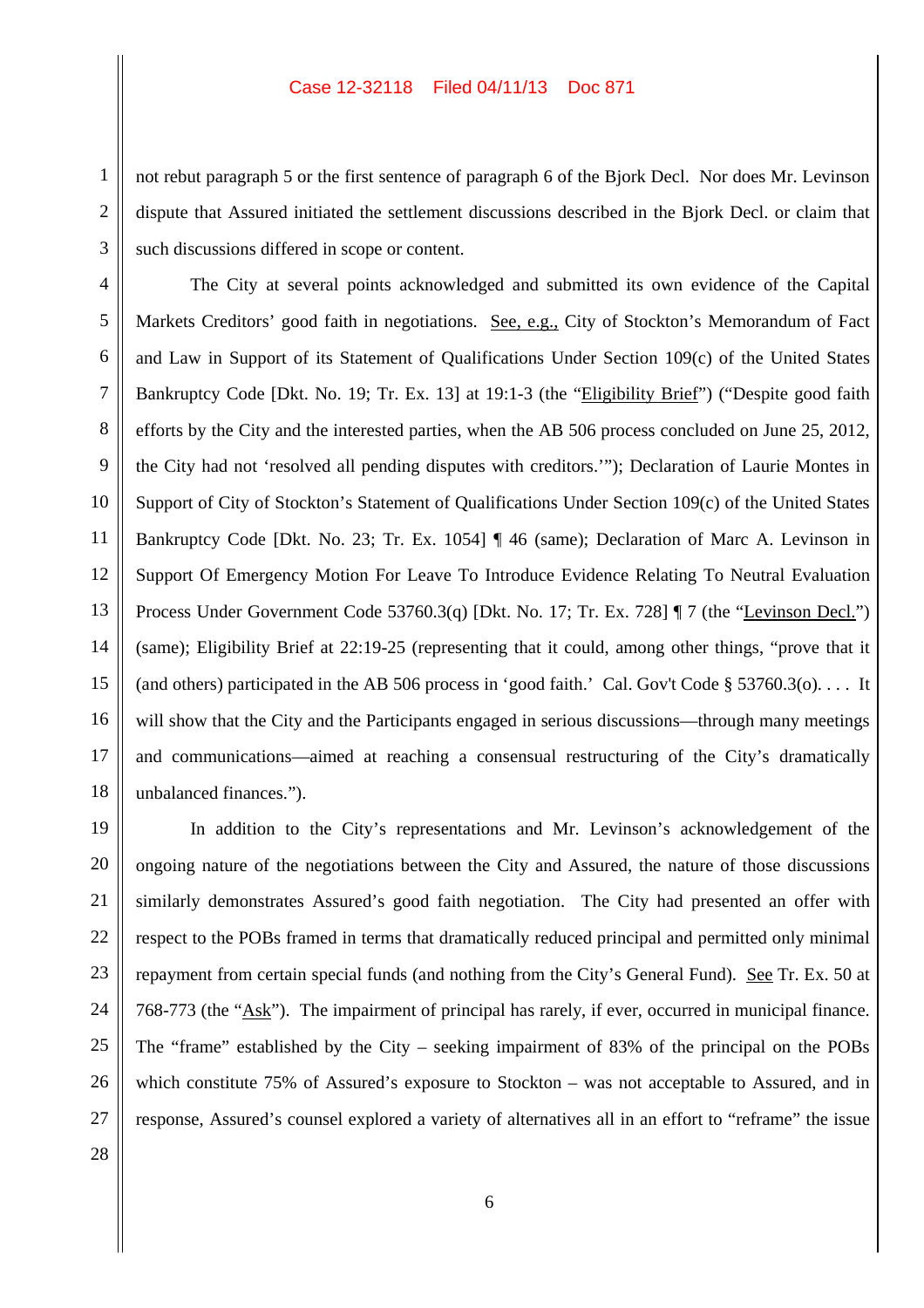with "the intent to negotiate toward a resolution of the issues that are the subject of the neutral evaluation process." Cal. Gov't Code § 53760.1(d); Bjork Decl. at 5-6.

Assured, by and through its counsel, engaged in settlement discussions in good faith with the City, upon its receipt of the Ask through the bankruptcy filing. Such discussions are the essence of negotiation and demonstrate that a party is interested in fashioning a resolution that serves all parties' interests. They stand as uncontroverted evidence that Assured negotiated in good faith.

Assured's decision not to provide a formal written counteroffer does not demonstrate a lack of good faith. Rather, the evidence demonstrates that, in its ongoing discussions with the City, Assured sought to negotiate the City off its Ask and to consider alternatives to the Ask that would take into account various alternative funding sources, economic trends relating to the City, and potential shared resources over the thirty-plus year relationship between the City and Assured, all points that are not present in the Ask. Assured was one of the majority of the interested parties who voted to extend the mediation by 30 days beyond the 60-day period required by statute, see Levinson Decl. ¶ 6; and Assured has continued these efforts post-petition in connection with the court-ordered mediation in this case. Such consistent efforts are totally inconsistent with the concept of a "stone wall" in negotiations and cannot be viewed as failing to act in good faith.

The Bjork Decl. makes clear that Assured never disengaged, or "absented" itself, from the negotiation process or at any point acted like a "stone wall" after being informed of the City's decision not to engage with CalPERS. Mr. Levinson conjectures in his supplemental declaration "that Assured did not disagree" that the mediation was concluded when the City announced it would not seek concessions from CalPERS. Levinson Supp. Decl. ¶ 5. However, the Bjork Decl.– which Mr. Levinson concedes was "largely accurate,"  $\underline{\text{id}}$ .  $\P$  3 – makes clear that Assured continued to *initiate* conversations with the City's counsel in an effort to advance the negotiations between the parties during the months of May and June, until the conclusion of the AB 506 process. See Bjork Decl. ¶ 5.

Assured's efforts after the conclusion of the formal mediation sessions also involved an allday meeting on June 6, 2012 between the City's financial advisors and Assured's financial

28

1

2

3

4

5

6

7

8

9

10

11

12

13

14

15

16

17

18

19

20

21

22

23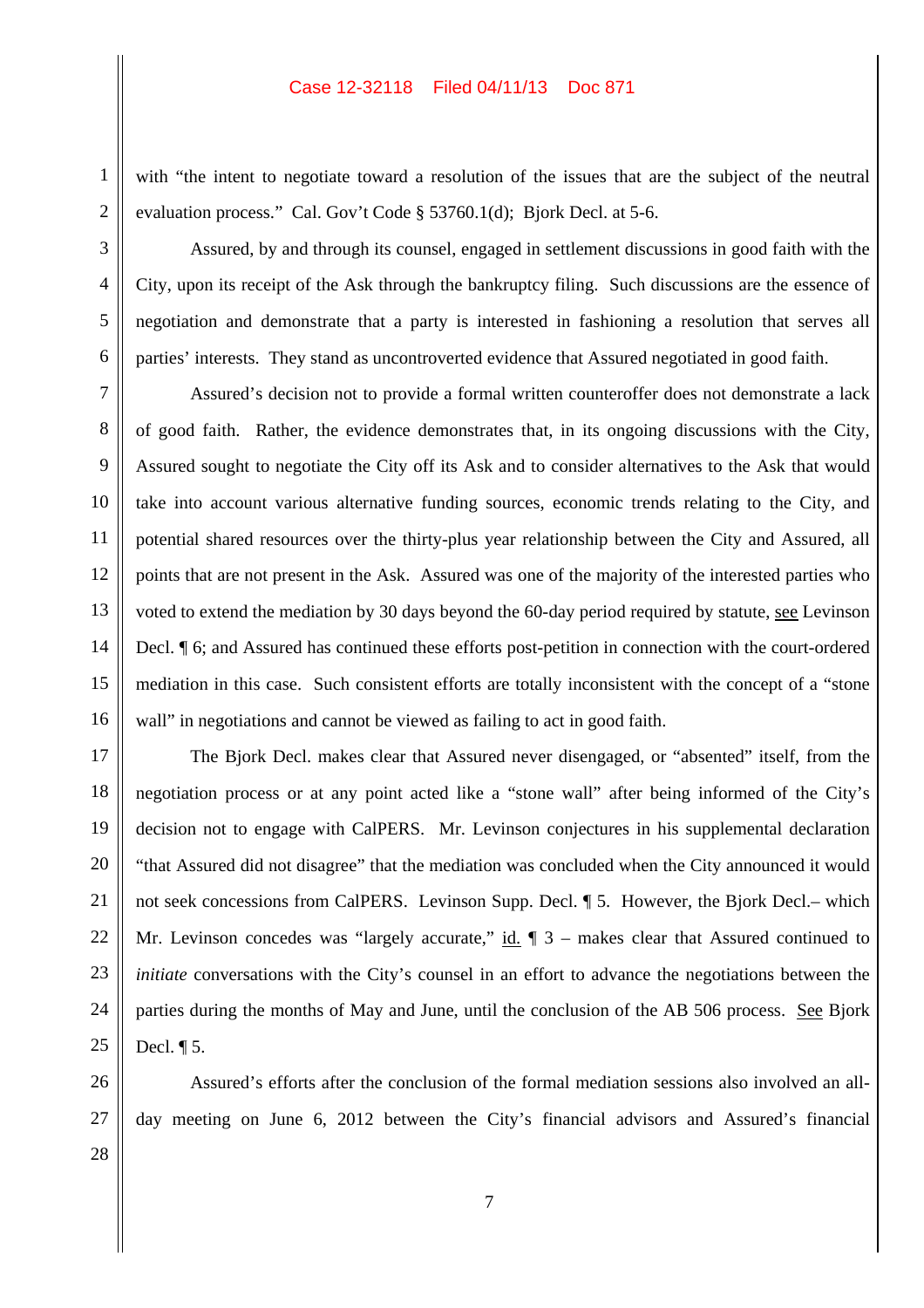representatives to discuss the "City's finances, including model assumptions, restricted funds analysis, asset inventory and other issues [and] [s]pecific City restructuring proposals on" the POBs and 2007 Series A and Taxable Series B, Variable Rate Demand Lease Revenue Bonds. See Supplemental Declaration of Ann Goodrich in Support of City of Stockton's Statement of Qualifications under Section 109(c) of the United States Bankruptcy Code [Dkt. No. 451; Tr. Ex. 1373], Ex. A at 3. This all-day meeting occurred between the City and Assured three weeks *after* the conclusion of the May 15 mediation session.

Assured respectfully seeks correction of the record with respect to the Court's finding that "Judge Mabey regarded [the Capital Markets] as having voted with their feet and there was no point in talking to them further." FOF at 572:24-573:1. Having participated in meetings with Judge Mabey (as well as subsequent meetings and communications with Judge Perris), Assured is well positioned to address this issue, but did not present any such evidence to the Court because the Court's order regarding the AB 506 mediation process arguably prohibits disclosure of relevant statements made to or by Judge Mabey in the AB 506 mediation process. See Order on Motion for Leave to Introduce Evidence Relating to Neutral Evaluation Process Under California Government Code § 53760.3(q) [Dkt. No. 429]; see also Order Modifying Order on Motion for Leave to Introduce Evidence Relating to Neutral Evaluation Process Under California Government Code § 53760.3(q) [Dkt. No. 598]; Order Granting Joint Motion to Modify Order on Motion for Leave to Introduce Evidence Relating to Neutral Evaluation Process Under California Government Code § 53760.3(q) [Dkt. No. 608]. Assured would be in a position to provide evidence directly addressing the inference taken by the Court, if so permitted.

### **C. The Court Should Correct its Finding that Assured Did Not Negotiate in Good Faith By Failing to Pay a Portion of the Neutral Evaluation Fees.**

Regarding section  $109(c)(2)$ 's requirement that the City be specifically authorized to be a debtor under chapter 9, the Court concluded the Capital Markets Creditors "do not have the ability to complain about eligibility under section 109(c)(2)" because "a creditor who does not pay the appropriate share of the costs of the neutral evaluation . . . allocated to the creditor by California Government Code section 53760.3(s) is in no position to complain about whether the California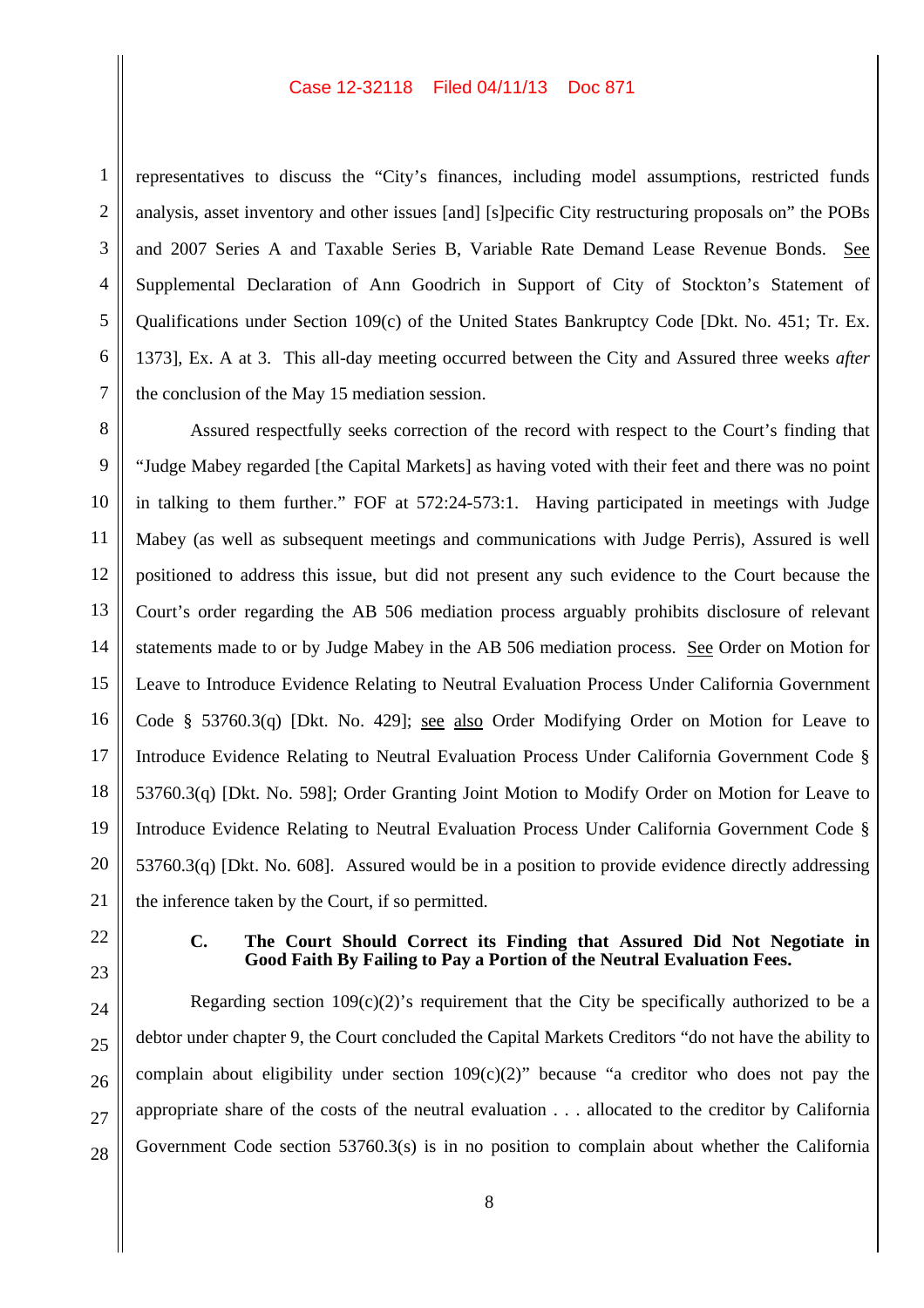| 1                       |
|-------------------------|
| $\overline{2}$          |
| 3                       |
| 4                       |
| 5                       |
| 6                       |
| $\overline{7}$          |
| 8                       |
| $\overline{Q}$          |
| 10                      |
| 11                      |
| 12                      |
| 13                      |
| 14                      |
| 15                      |
| 16                      |
| 17                      |
| 18                      |
| $\overline{1}$<br>€     |
| 20<br>)                 |
| $\overline{21}$         |
|                         |
| $\overline{\mathbf{c}}$ |
| l                       |
| 2 <sup>5</sup>          |
| 26                      |
|                         |
| ž                       |

procedure has been complied with because they have, in effect, created their own self-inflicted harm." FOF at 579:18-580:7.

First, Assured negotiated in good faith within the meaning of California Government Code section 53760.1(d), which explicitly defines "good faith" for purposes of the authorizing statute:

> (d) "Good faith" means participation by a party in the neutral evaluation process with the intent to negotiate toward a resolution of the issues that are the subject of the neutral evaluation process, including the timely provision of complete and accurate information to provide the relevant parties through the neutral evaluation process with sufficient information, in a confidential manner, to negotiate the readjustment of the municipality's debt.

Cal. Gov't Code § 53760.1(d). Assured participated in the neutral evaluation process with the intent to negotiate toward a resolution with the City. See, e.g., Assured Offer of Proof; Bjork Decl. This evidence is uncontroverted.

Second, as explained above, the City has conceded and put into the record its own evidence that Assured and the other Capital Markets Creditors negotiated in good faith during the AB 506 process. See, supra, at 6:4-18.

Finally, the City raised the nonpayment of the neutral evaluator fees as a potentially relevant issue for the first time in its reply brief on February 15, 2013.<sup>5</sup> As support for its statements, the City cites to the Reply Declaration of Norman C. Hile, which attaches a letter dated March 15, 2012 from NPFG to the City Attorney.<sup>6</sup> Mr. Hile did not refer to or append the reply of Assured in which Assured identified pre-existing agreements of the City to pay, or reimburse Assured for, any postdefault costs of Assured, including specifically the costs of neutral evaluation. Nor did the City

9

 $5$  See City of Stockton's Reply to Objections to its Statement of Qualification Under Section 109 $(c)$ of the United States Bankruptcy Code [Dkt. No. 707; Tr. Ex. 730] at 3:24-26 (the "City's Reply") ("But what does reflect on the City's good faith is that it not only made a thoughtful Ask of its creditors, but it also funded 100% of the costs of the AB 506 process because the Capital Markets Creditors refused to pay their share."). Later, the City states that "[t]he Capital Markets Creditors refused to pay for their share of the mediation, leaving the City either to shoulder the complete burden or to shove half of it on its unions and retirees."  $\underline{Id}$  at 45:7-9.

<sup>6</sup> See Declaration of Norman C. Hile in Support of City of Stockton's Reply to Its Statement of Qualifications under Section 109(c) of the United States Bankruptcy Code [Dkt. No. 717; Tr. Ex. 1385], Ex. P at 2.